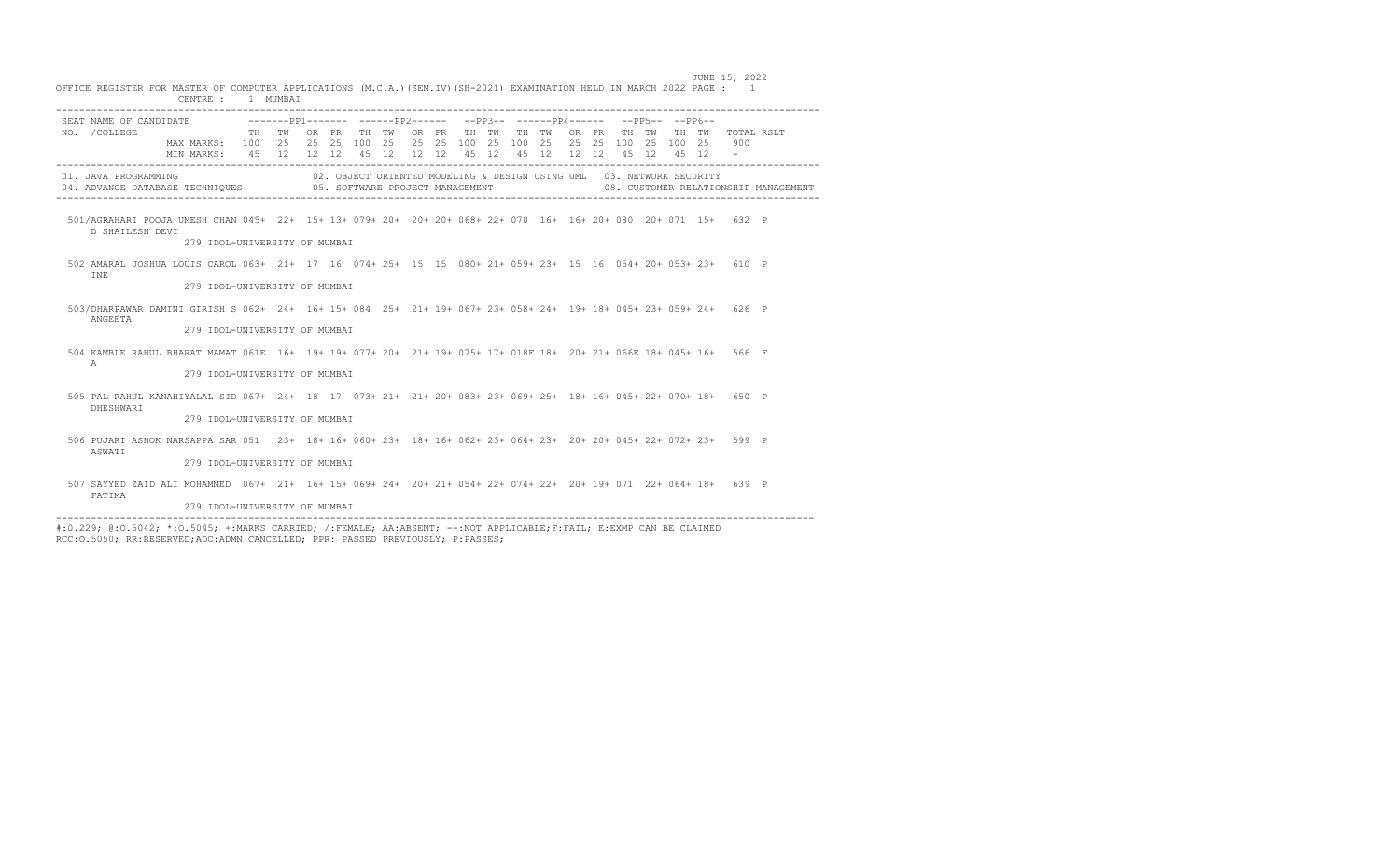|                                                                                                                                      | SEAT NAME OF CANDIDATE        | --------pp1------- ------pp2------ --pp3-- ------pp4------ --pp5-- --pp6-- |                                                                      |         |       |                     |       |  |       |        |       |                   |    |                 |                                      |     |
|--------------------------------------------------------------------------------------------------------------------------------------|-------------------------------|----------------------------------------------------------------------------|----------------------------------------------------------------------|---------|-------|---------------------|-------|--|-------|--------|-------|-------------------|----|-----------------|--------------------------------------|-----|
| NO. / COLLEGE                                                                                                                        |                               | TH TW                                                                      |                                                                      | OR PR   | TH TW |                     | OR PR |  | TH TW | TH TW  |       | OR PRTHTW         | TH | TW <sub>w</sub> | TOTAL RSLT                           |     |
|                                                                                                                                      | MAX MARKS:                    | 100 2.5                                                                    |                                                                      | 2.5 2.5 |       | 100 25 25 25 100 25 |       |  |       | 100 25 | 25 25 | 100 25 100        |    | - 25            | 900                                  |     |
|                                                                                                                                      | MIN MARKS:                    |                                                                            | 45 12 12 12                                                          |         |       | 45 12 12 12 45 12   |       |  |       | 45 12  |       | 12 12 45 12 45 12 |    |                 |                                      |     |
| 01. JAVA PROGRAMMING<br>04. ADVANCE DATABASE TECHNIOUES 605. SOFTWARE PROJECT MANAGEMENT                                             |                               |                                                                            | 02. OBJECT ORIENTED MODELING & DESIGN USING UML 03. NETWORK SECURITY |         |       |                     |       |  |       |        |       |                   |    |                 | 08. CUSTOMER RELATIONSHIP MANAGEMENT |     |
| 508 BAGKAR AKSHAY SHAM SNEHAL 045+ 21+ AA AA 048+24+ AA AA AA 18+ AA 23+ AA AA AA 18+ 045+18+                                        |                               |                                                                            |                                                                      |         |       |                     |       |  |       |        |       |                   |    |                 | 260 A                                | ABS |
|                                                                                                                                      | 279 IDOL-UNIVERSITY OF MUMBAI |                                                                            |                                                                      |         |       |                     |       |  |       |        |       |                   |    |                 |                                      |     |
|                                                                                                                                      |                               |                                                                            |                                                                      |         |       |                     |       |  |       |        |       |                   |    |                 |                                      |     |
| 509 PARDESHI MANGESHJ HEMANTK 064+ 22+ 17+ 15+ 070+ 16+ 19+ 18+ 077+ 23+ 072+ 18+ 15+ 14+ 055 22+ 055+ 15+ 607 P<br>UMAR BHAGYASHREE |                               |                                                                            |                                                                      |         |       |                     |       |  |       |        |       |                   |    |                 |                                      |     |

JUNE 15, 2022

RCC:O.5050; RR:RESERVED;ADC:ADMN CANCELLED; PPR: PASSED PREVIOUSLY; P:PASSES;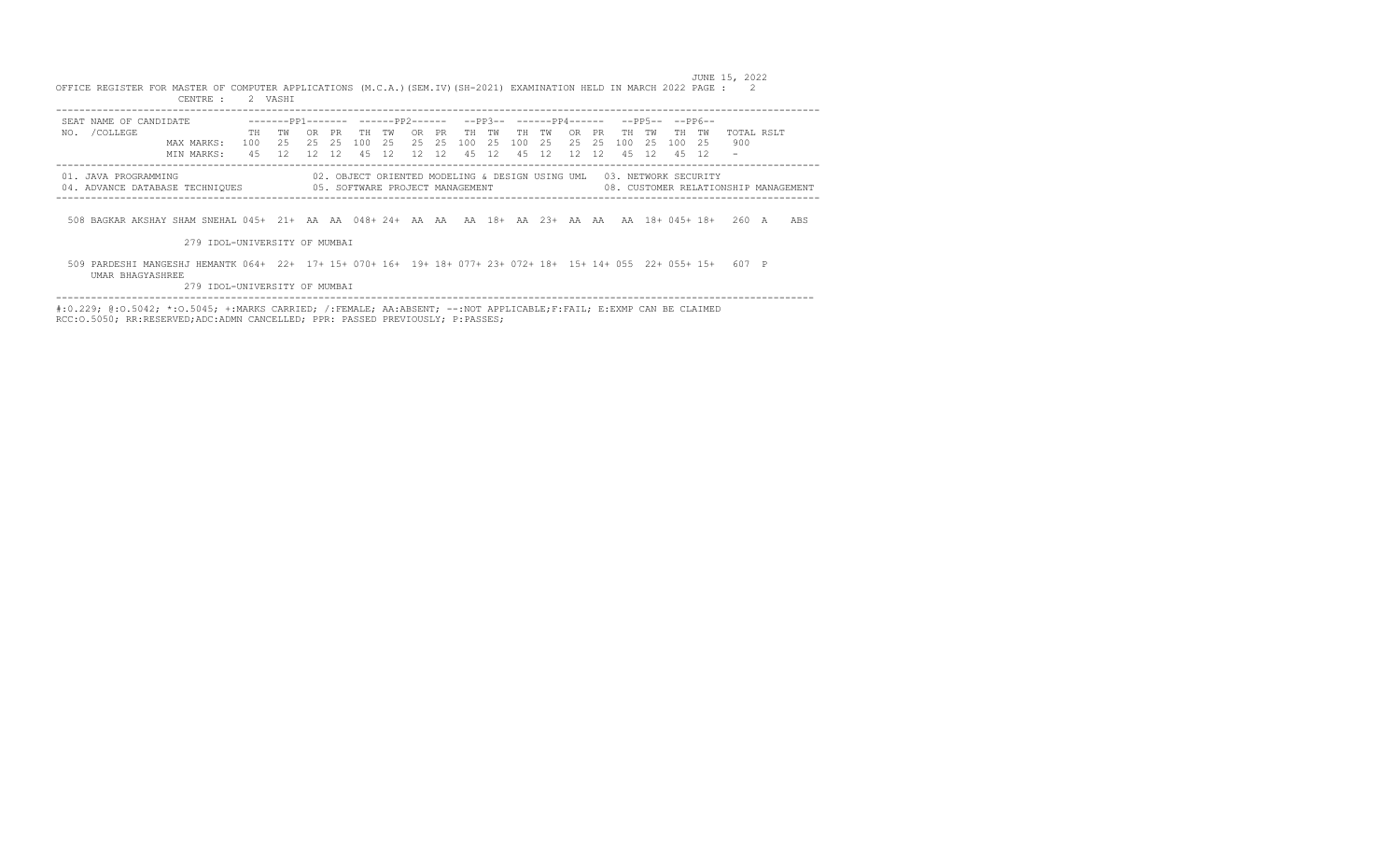|                                                                                                                                | CENTRE :                                                                |            | 4 ANDHERI       |                             |                 |                  |                 |                             |            |                  |                 |                 |                 |                      |            |                                    |                 |                 |                                                                      |                   |                                      |
|--------------------------------------------------------------------------------------------------------------------------------|-------------------------------------------------------------------------|------------|-----------------|-----------------------------|-----------------|------------------|-----------------|-----------------------------|------------|------------------|-----------------|-----------------|-----------------|----------------------|------------|------------------------------------|-----------------|-----------------|----------------------------------------------------------------------|-------------------|--------------------------------------|
| SEAT NAME OF CANDIDATE -------PP1------- ------PP2------                                                                       |                                                                         |            |                 |                             |                 |                  |                 |                             |            |                  |                 |                 |                 |                      |            | $-PP3- ---PP4---- -PP5- ---PP5---$ |                 |                 |                                                                      |                   |                                      |
| /COLLEGE<br>NO.                                                                                                                | <b>Example 19 The Pressure of the Press</b><br>MAX MARKS:<br>MIN MARKS: | 100<br>4.5 | тw<br>2.5<br>12 | 0 <sub>R</sub><br>2.5<br>12 | PR<br>2.5<br>12 | TН<br>100<br>4.5 | TW<br>2.5<br>12 | OR.<br>2.5<br>$12 \quad 12$ | PR.<br>2.5 | TН<br>100<br>4.5 | TW<br>2.5<br>12 | TH<br>100<br>45 | тw<br>2.5<br>12 | OR.<br>2.5<br>12, 12 | PR.<br>2.5 | TН<br>100<br>45                    | TW<br>2.5<br>12 | TH<br>100<br>45 | TW<br>2.5<br>12                                                      | TOTAL RSLT<br>900 |                                      |
| 01. JAVA PROGRAMMING<br>04. ADVANCE DATABASE TECHNIQUES 65. SOFTWARE PROJECT MANAGEMENT                                        |                                                                         |            |                 |                             |                 |                  |                 |                             |            |                  |                 |                 |                 |                      |            |                                    |                 |                 | 02. OBJECT ORIENTED MODELING & DESIGN USING UML 03. NETWORK SECURITY |                   | 08. CUSTOMER RELATIONSHIP MANAGEMENT |
| 510 DAS AMIT NARAYAN SIKHA 068+ 16+ 12+ 13+ 072+ 22+ 22+ 21+ 083+ 21+ 072+ 22+ 20+ 12 064+ 23+ 074+ 22+ 659 P                  |                                                                         |            |                 |                             |                 |                  |                 |                             |            |                  |                 |                 |                 |                      |            |                                    |                 |                 |                                                                      |                   |                                      |
|                                                                                                                                | 279 IDOL-UNIVERSITY OF MUMBAI                                           |            |                 |                             |                 |                  |                 |                             |            |                  |                 |                 |                 |                      |            |                                    |                 |                 |                                                                      |                   |                                      |
| 511/PANIGRAHI SWASMITA AMARNA 058+ 23+ 20+ 20+ 058+ 22+ 21+ 21+ 079+ 24+ 064+ 23+ 21+ 22+ 048 22+ 059 23+ 628 P<br>TH KISHWARI |                                                                         |            |                 |                             |                 |                  |                 |                             |            |                  |                 |                 |                 |                      |            |                                    |                 |                 |                                                                      |                   |                                      |
|                                                                                                                                | 279 IDOL-UNIVERSITY OF MUMBAI                                           |            |                 |                             |                 |                  |                 |                             |            |                  |                 |                 |                 |                      |            |                                    |                 |                 |                                                                      |                   |                                      |
| 512 PRAJAPATI ASHISH HARILAL 061 21+ 19+ 19+ 068+ 22+ 18+ 19+ 084+ 23+ 070 17+ 18+ 19+ 059 21+ 061 24+ 643 P<br>SAROJ          |                                                                         |            |                 |                             |                 |                  |                 |                             |            |                  |                 |                 |                 |                      |            |                                    |                 |                 |                                                                      |                   |                                      |
|                                                                                                                                | 279 IDOL-UNIVERSITY OF MUMBAI                                           |            |                 |                             |                 |                  |                 |                             |            |                  |                 |                 |                 |                      |            |                                    |                 |                 |                                                                      |                   |                                      |
| 513/SAHU USHA LALBIHARI CHANA 058 20+ 13 12+ 078 23+ 12 13+ 085 22+ 065 23+ 12+ 13+ 078 23+ 059 21+ 630 P<br>DEVI              |                                                                         |            |                 |                             |                 |                  |                 |                             |            |                  |                 |                 |                 |                      |            |                                    |                 |                 |                                                                      |                   |                                      |
|                                                                                                                                | 279 IDOL-UNIVERSITY OF MUMBAI                                           |            |                 |                             |                 |                  |                 |                             |            |                  |                 |                 |                 |                      |            |                                    |                 |                 |                                                                      |                   |                                      |

 JUNE 15, 2022 OFFICE REGISTER FOR MASTER OF COMPUTER APPLICATIONS (M.C.A.)(SEM.IV)(SH-2021) EXAMINATION HELD IN MARCH 2022 PAGE : 3

#:0.229; @:0.5042; \*:0.5045; +:MARKS CARRIED; /:FEMALE; AA:ABSENT; --:NOT APPLICABLE;F:FAIL; E:EXMP CAN BE CLAIMED<br>RCC:0.5050; RR:RESERVED;ADC:ADMN CANCELLED; PPR: PASSED PREVIOUSLY; P:PASSES;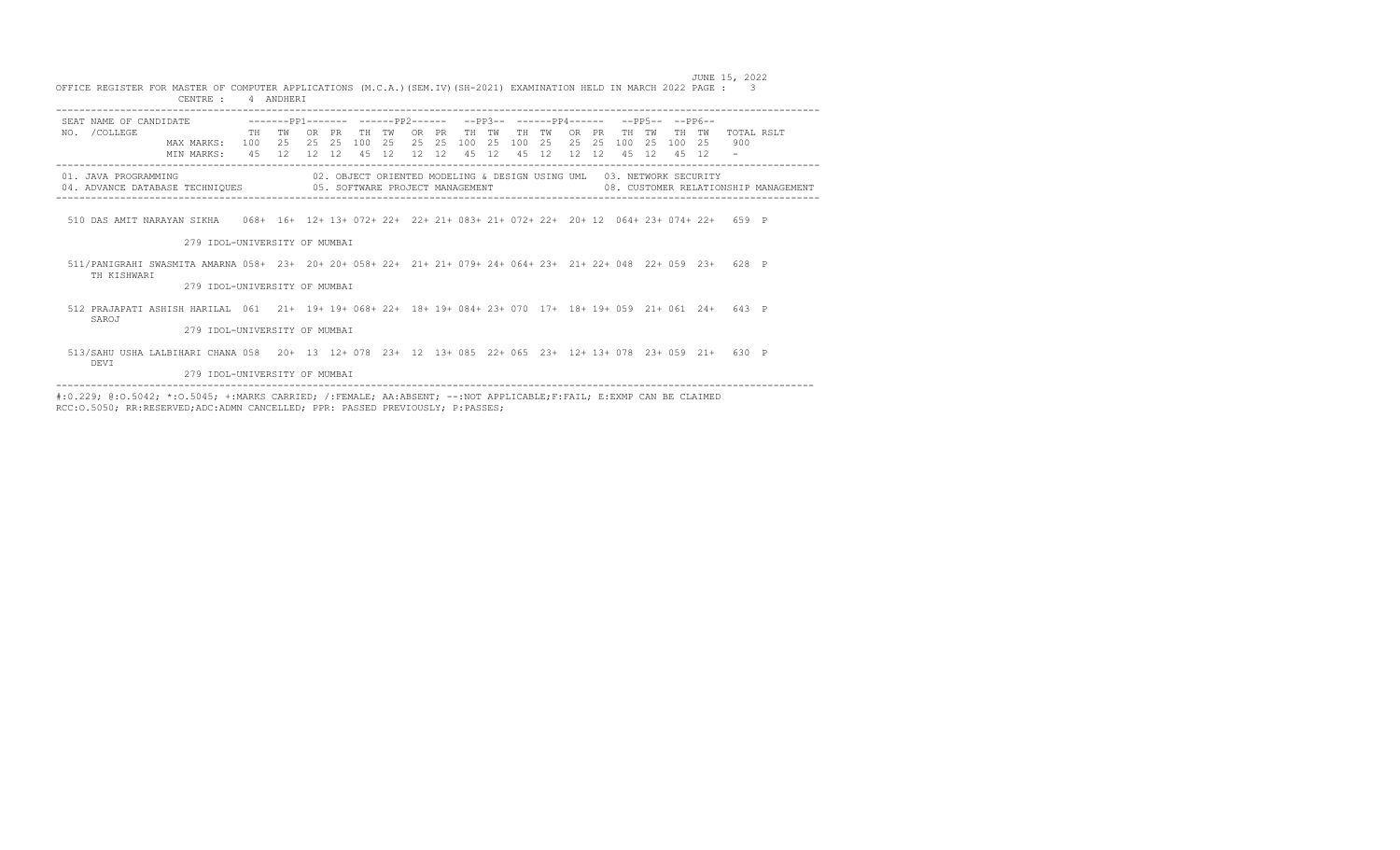|                                                                                                                                   | CENTRE :                                                     |                  | 5 GHATKOPAR        |                     |                  |                  |                  |                    |           |                  |                 |                  |                 |                  |                 |                  |                 |                 |                                                                      |                   |                                      |
|-----------------------------------------------------------------------------------------------------------------------------------|--------------------------------------------------------------|------------------|--------------------|---------------------|------------------|------------------|------------------|--------------------|-----------|------------------|-----------------|------------------|-----------------|------------------|-----------------|------------------|-----------------|-----------------|----------------------------------------------------------------------|-------------------|--------------------------------------|
| SEAT NAME OF CANDIDATE                                                                                                            | --------pp1------- -------pp2------ --pp3-- -------pp4------ |                  |                    |                     |                  |                  |                  |                    |           |                  |                 |                  |                 |                  |                 |                  |                 | --PP5-- --PP6-- |                                                                      |                   |                                      |
| NO. / COLLEGE                                                                                                                     | MAX MARKS:<br>MIN MARKS:                                     | <b>TH</b><br>100 | TW<br>2.5<br>45 12 | OR.<br>2.5<br>12 12 | <b>PR</b><br>-25 | TН<br>100<br>4.5 | TW<br>- 25<br>12 | OR PR<br>2.5<br>12 | 2.5<br>12 | TН<br>100<br>4.5 | TW<br>-25<br>12 | TH<br>100<br>4.5 | TW<br>2.5<br>12 | OR.<br>2.5<br>12 | PR<br>-25<br>12 | TН<br>100<br>4.5 | TW<br>-25<br>12 | TН<br>100<br>45 | TW<br>- 25<br>12                                                     | TOTAL RSLT<br>900 |                                      |
| 01. JAVA PROGRAMMING<br>04. ADVANCE DATABASE TECHNIQUES 605. SOFTWARE PROJECT MANAGEMENT                                          |                                                              |                  |                    |                     |                  |                  |                  |                    |           |                  |                 |                  |                 |                  |                 |                  |                 |                 | 02. OBJECT ORIENTED MODELING & DESIGN USING UML 03. NETWORK SECURITY |                   | 08. CUSTOMER RELATIONSHIP MANAGEMENT |
| 514 GAUDA CHETAN SUBASHCHANDR 045+ 23+ 18+ 19+ 083+ 18+ 21+ 20+ 080+ 22+ 021F 19+ 20+ 21+ 070E 15E 011F 15+ 541 F<br>A RAJESHWART | 279 IDOL-UNIVERSITY OF MUMBAI                                |                  |                    |                     |                  |                  |                  |                    |           |                  |                 |                  |                 |                  |                 |                  |                 |                 |                                                                      |                   |                                      |
| 515 HADAWALE RITESH BALU SAVI 053+ 17+ 12+ 13+ 070+ 16+ 19+ 19+ 074+ 17+ 048+ 14+ 14+ 12+ 064 19+ 055+ 19+ 555 P<br>TA            | 279 TDOL-UNIVERSITY OF MUMBAI                                |                  |                    |                     |                  |                  |                  |                    |           |                  |                 |                  |                 |                  |                 |                  |                 |                 |                                                                      |                   |                                      |
| 516 PADAD SAJAN ASHOK ANKITA 085+ 22+ 21+ 22+ 089+ 17+ 21+ 20+ 084+ 24+ 074+ 24+ 20+ 19+ 023F 21+ 067+ 22+ 675 F                  |                                                              |                  |                    |                     |                  |                  |                  |                    |           |                  |                 |                  |                 |                  |                 |                  |                 |                 |                                                                      |                   |                                      |
|                                                                                                                                   | 279 IDOL-UNIVERSITY OF MUMBAI                                |                  |                    |                     |                  |                  |                  |                    |           |                  |                 |                  |                 |                  |                 |                  |                 |                 |                                                                      |                   |                                      |
| 517/SINGH SHIKHA ANIL SINGH D 070+ 22+ 23+ 23+ 092+ 24+ 22+ 22+ 089+ 23+ 083+ 23+ 21+ 22+ 080 18+ 088+ 23+ 768 P<br>EEPA SINGH    |                                                              |                  |                    |                     |                  |                  |                  |                    |           |                  |                 |                  |                 |                  |                 |                  |                 |                 |                                                                      |                   |                                      |
|                                                                                                                                   | 279 TDOL-UNIVERSITY OF MUMBAI                                |                  |                    |                     |                  |                  |                  |                    |           |                  |                 |                  |                 |                  |                 |                  |                 |                 |                                                                      |                   |                                      |

 JUNE 15, 2022 OFFICE REGISTER FOR MASTER OF COMPUTER APPLICATIONS (M.C.A.)(SEM.IV)(SH-2021) EXAMINATION HELD IN MARCH 2022 PAGE : 4 CENTRE : 5 GHATKOPAR

#:0.229; @:0.5042; \*:0.5045; +:MARKS CARRIED; /:FEMALE; AA:ABSENT; --:NOT APPLICABLE;F:FAIL; E:EXMP CAN BE CLAIMED<br>RCC:0.5050; RR:RESERVED;ADC:ADMN CANCELLED; PPR: PASSED PREVIOUSLY; P:PASSES;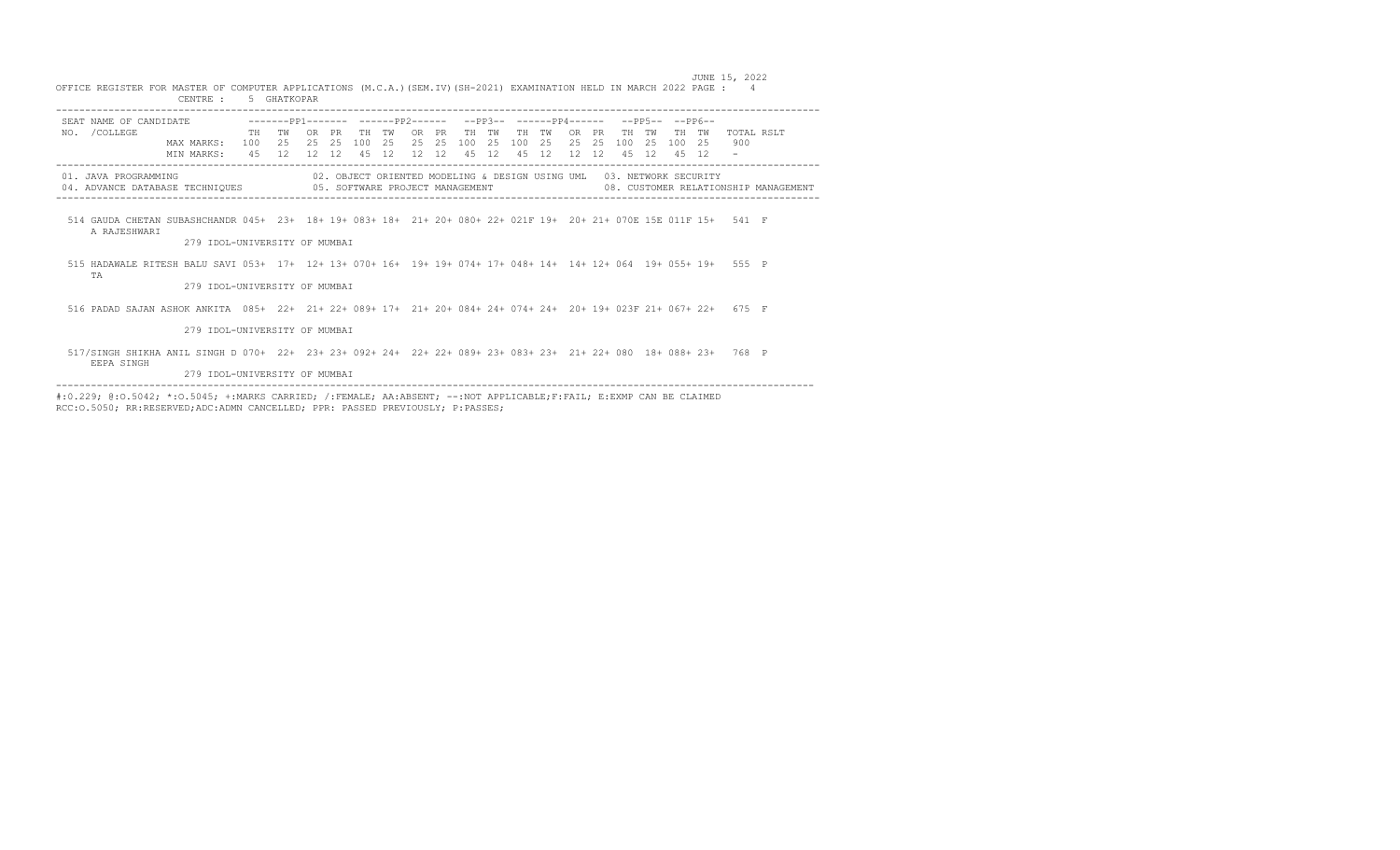|                                                                                                                   | CENTRE :                      |                   | 6 THANE         |           |                |                  |                 |                             |                 |                  |                  |                  |                                                                      |                 |                        |                 |                 |                 |                |                                                                                    |                                      |
|-------------------------------------------------------------------------------------------------------------------|-------------------------------|-------------------|-----------------|-----------|----------------|------------------|-----------------|-----------------------------|-----------------|------------------|------------------|------------------|----------------------------------------------------------------------|-----------------|------------------------|-----------------|-----------------|-----------------|----------------|------------------------------------------------------------------------------------|--------------------------------------|
| SEAT NAME OF CANDIDATE                                                                                            |                               |                   | $---PP1$        |           |                |                  | $---PP2------$  |                             |                 |                  | $--PP3--$        |                  | $---DP4---$                                                          |                 |                        |                 | $-- DP5---$     | ––PP6––         |                |                                                                                    |                                      |
| /COLLEGE<br>NO.                                                                                                   | MAX MARKS:<br>MIN MARKS:      | TH.<br>100<br>4.5 | тw<br>25<br>12. | 2.5<br>12 | PR<br>25<br>12 | TН<br>100<br>4.5 | тw<br>25<br>12. | 0 <sub>R</sub><br>2.5<br>12 | PR<br>2.5<br>12 | TН<br>100<br>4.5 | тw<br>2.5<br>12. | TН<br>100<br>4.5 | тw<br>2.5<br>12.                                                     | OR<br>2.5<br>12 | <b>PR</b><br>2.5<br>12 | TН<br>100<br>45 | TW<br>2.5<br>12 | TН<br>100<br>45 | тw<br>25<br>12 | TOTAL RSLT<br>900                                                                  |                                      |
| 01. JAVA PROGRAMMING<br>04. ADVANCE DATABASE TECHNIQUES 605. SOFTWARE PROJECT MANAGEMENT                          |                               |                   |                 |           |                |                  |                 |                             |                 |                  |                  |                  | 02. OBJECT ORIENTED MODELING & DESIGN USING UML 03. NETWORK SECURITY |                 |                        |                 |                 |                 |                |                                                                                    | 08. CUSTOMER RELATIONSHIP MANAGEMENT |
| 518 POWAR ANIKET SAMBHAJI SUV 080+ 24+ 16+18+089+24+ 21+20+087+24+079+23+ 16+15+060 21+087+24+ 728 P<br>ARNA      | 279 IDOL-UNIVERSITY OF MUMBAI |                   |                 |           |                |                  |                 |                             |                 |                  |                  |                  |                                                                      |                 |                        |                 |                 |                 |                |                                                                                    |                                      |
|                                                                                                                   |                               |                   |                 |           |                |                  |                 |                             |                 |                  |                  |                  |                                                                      |                 |                        |                 |                 |                 |                |                                                                                    |                                      |
| 519 RAUT NINAD NARENDRA NEHA                                                                                      |                               |                   |                 |           |                |                  |                 |                             |                 |                  |                  |                  |                                                                      |                 |                        |                 |                 |                 |                | 083+ 22+ 16+ 17+ 084 22+ 18+ 19+ 075+ 23+ 073+ 23+ 18+ 20+ 060+ 23+ 052+ 23+ 671 P |                                      |
|                                                                                                                   | 279 TDOL-UNIVERSITY OF MUMBAI |                   |                 |           |                |                  |                 |                             |                 |                  |                  |                  |                                                                      |                 |                        |                 |                 |                 |                |                                                                                    |                                      |
| 520 SONAR SUPRIT SANTOSH HEML 059+ 24+ 15+ 16+ 078+ 23+ 21+ 20+ 075+ 23+ 079+ 21+ 19+ 18+ 076 22+ 073+ 23+<br>ATA |                               |                   |                 |           |                |                  |                 |                             |                 |                  |                  |                  |                                                                      |                 |                        |                 |                 |                 |                | 685.                                                                               | $\mathbb{P}$                         |

 JUNE 15, 2022 OFFICE REGISTER FOR MASTER OF COMPUTER APPLICATIONS (M.C.A.)(SEM.IV)(SH-2021) EXAMINATION HELD IN MARCH 2022 PAGE : 5

279 IDOL-UNIVERSITY OF MUMBAI

---------------------------------------------------------------------------------------------------------------------------------- #:0.229; @:O.5042; \*:O.5045; +:MARKS CARRIED; /:FEMALE; AA:ABSENT; --:NOT APPLICABLE;F:FAIL; E:EXMP CAN BE CLAIMED RCC:O.5050; RR:RESERVED;ADC:ADMN CANCELLED; PPR: PASSED PREVIOUSLY; P:PASSES;